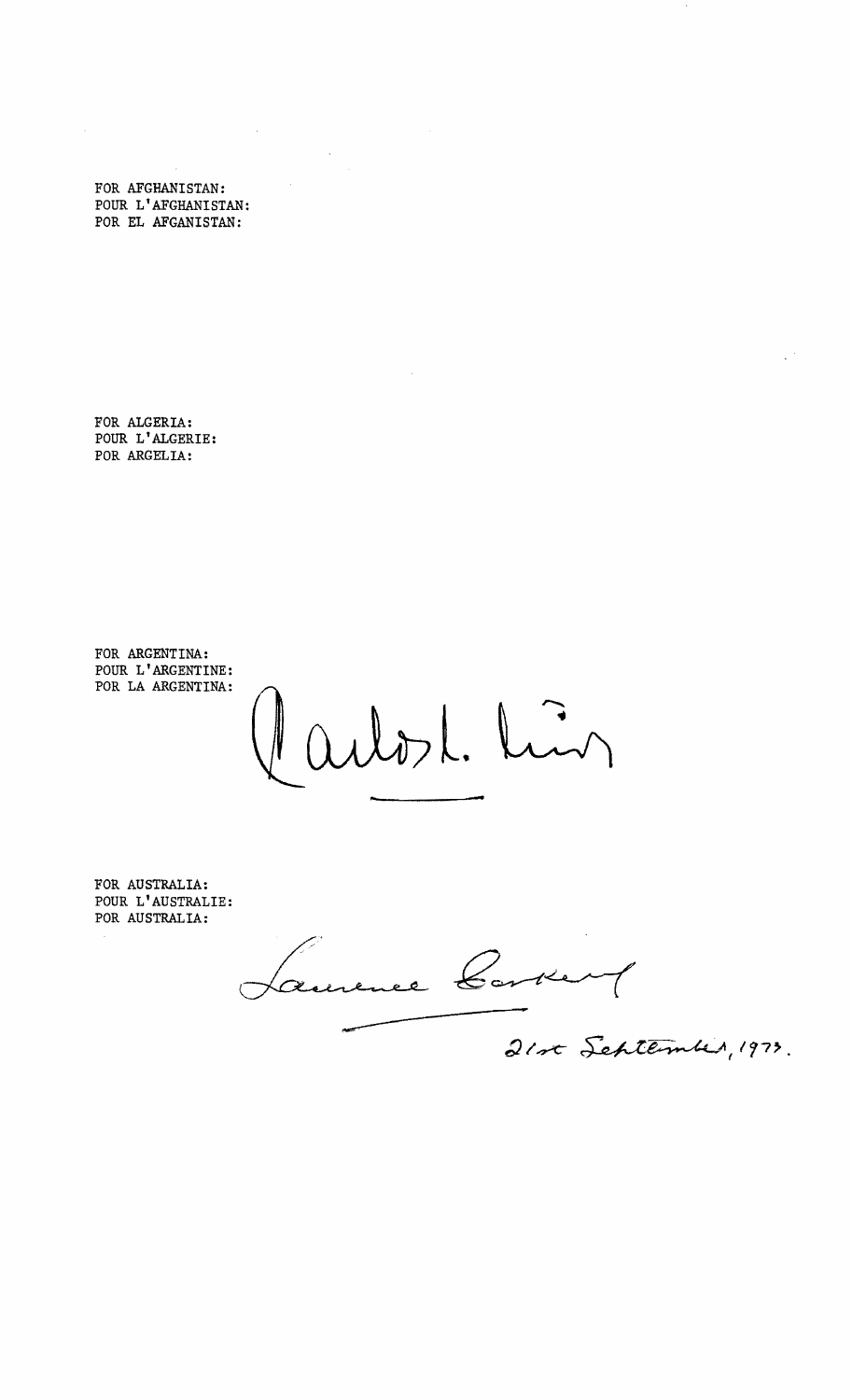FOR AUSTRIA: POUR L'AUTRICHE: POR AUSTRIA:

FOR BANGLADESH: POUR LE BANGLA DESH: POR BANGLADESH:

MMM  $73$ 

 $\boldsymbol{\mathcal{L}}$ 

FOR BELGIUM: POUR LA BELGIQUE: WNC POR BELGICA:

 $23 - 24$ FOR BOLIVIA: POUR LA BOLIVIE:<br>POR BOLIVIA: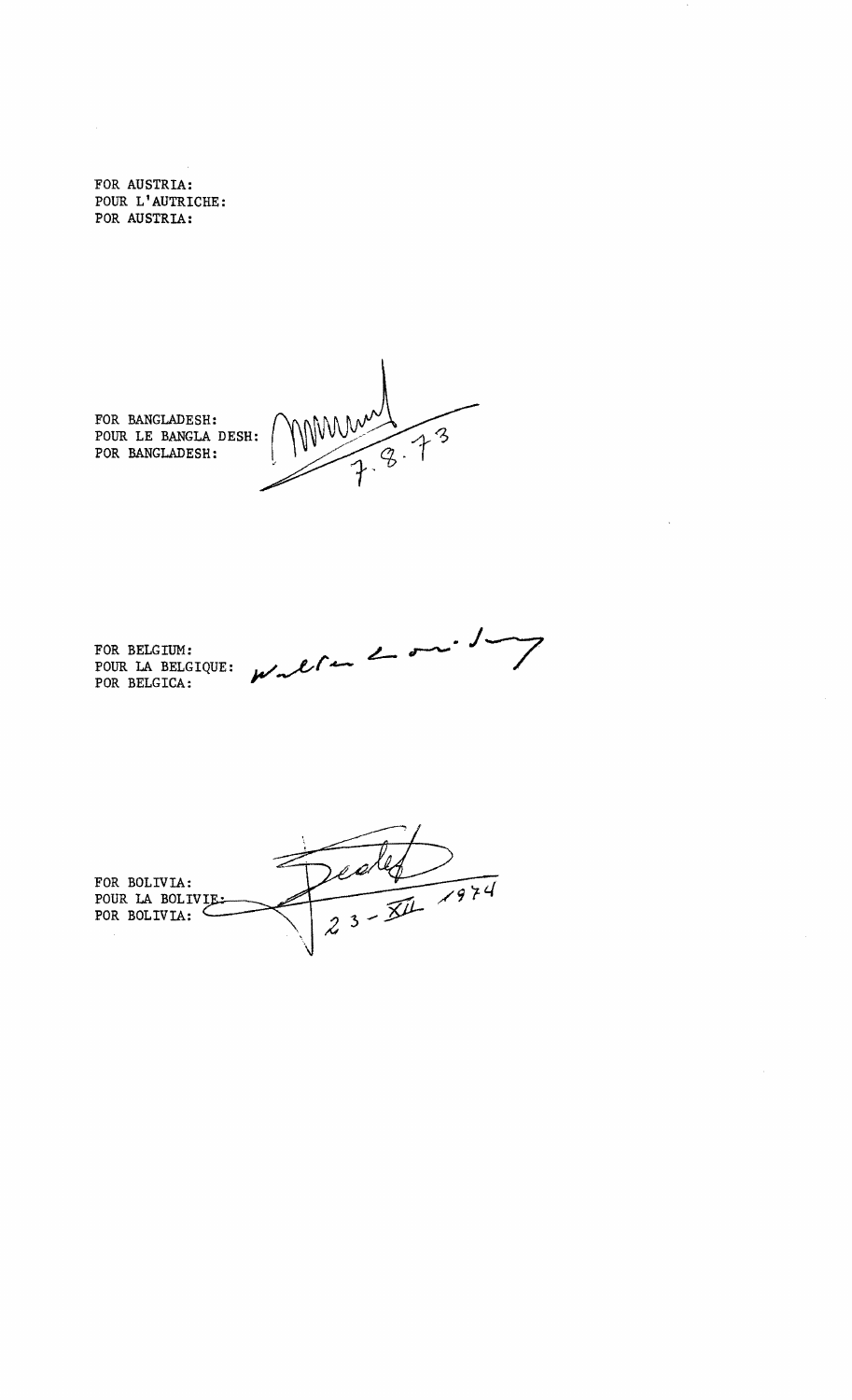FOR BOTSWANA: POUR LE BOTSWANA: POR BOTSWANA:

FOR BRAZIL:

POUR LE

POR EL BRASIL:

relao bim

 $\mathbf{v}$ 

 $\hat{\mathcal{L}}$ 

FOR BURUNDI: POUR LE BURUNDI: POR BURUNDI:

FOR CAMEROON: POUR LE CAMEROUN: POR EL CAMERUN: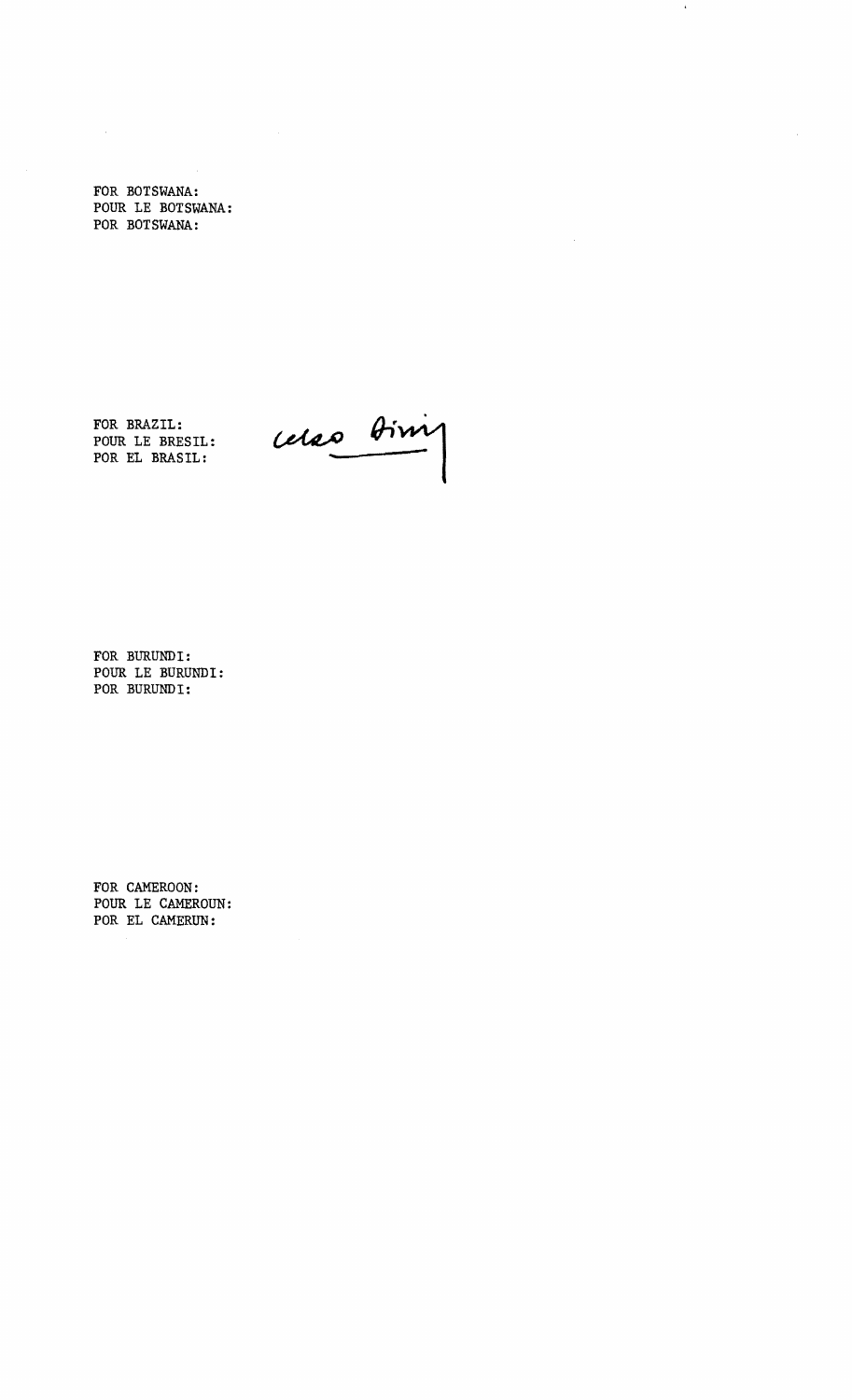FOR CANADA: POUR LE CANADA: POR EL CANADA:

 $\lambda$ 

Le 675

 $\pmb{\lambda}$ 

FOR THE CENTRAL AFRICAN REPUBLIC: POUR LA REPUBLIQUE CENTRAFRICAINE: POR LA REPUBLICA CENTROAFRICANA:



FOR COSTA RICA: POUR LE COSTA RICA:

POR COSTA RICA:

Mam.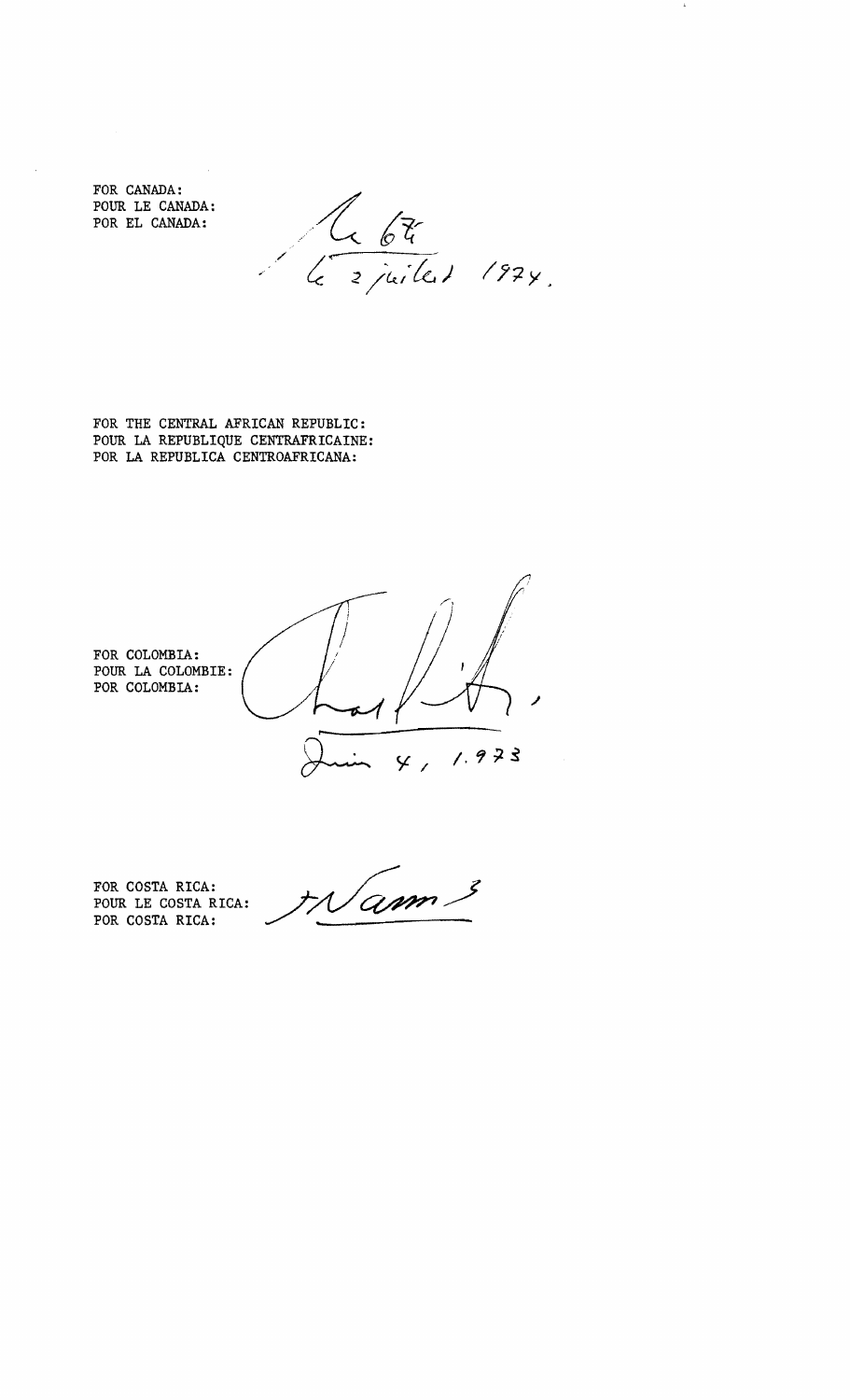FOR CYPRUS: POUR CRYPRE: POR CHIPRE:

arch

FOR CZECHOSLOVAKIA: POUR LA TCHECOSLOVAQUIE: POR CHECOSLOVAQUIA:

FOR DENMARK: POUR LE DANEMARK: POR DINAMARCA:  $\frac{1}{2}$ 

Gunnar Seidenfaden.

FOR THE DOMINICAN REPUBLIC: POUR LA REPUBLIQUE DOMINICAINE: POR LA REPUBLICA DOMINICANA: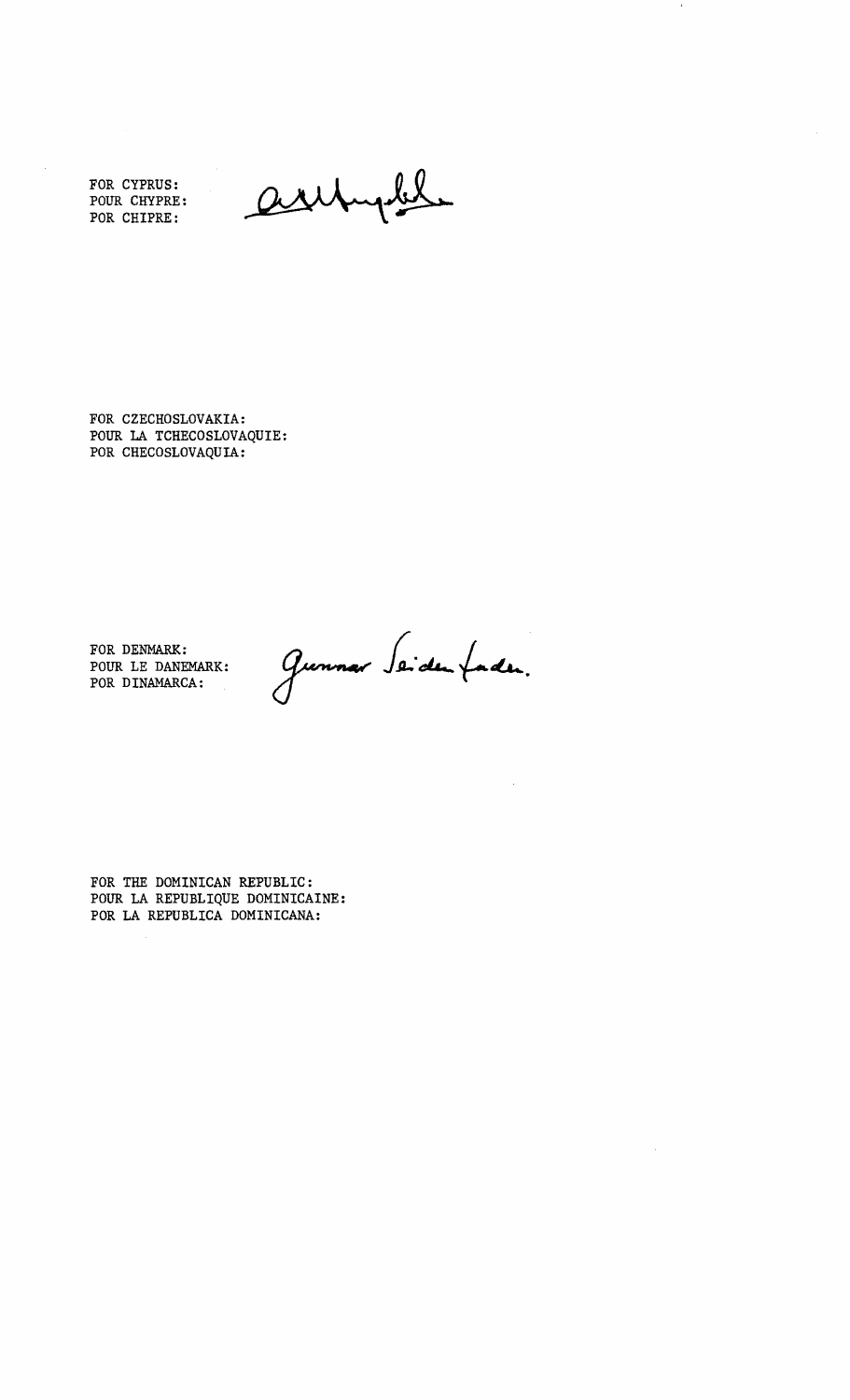FOR EGYPT: POUR L'EGYPTE: POR EGIPTO:

 $\bar{z}$ 

- Hell  $\vec{z} \in \mathbb{R}$ Ċ  $\Rightarrow$ .<br>Mari E

FOR EL SALVADOR: POUR EL SALVADOR: POR EL SALVADOR:

FOR FINLAND: POUR LA FINLANDE: POR FINLANDIA:

FOR FRANCE: POUR LA FRANCE: POR FRANCIA:

Holanz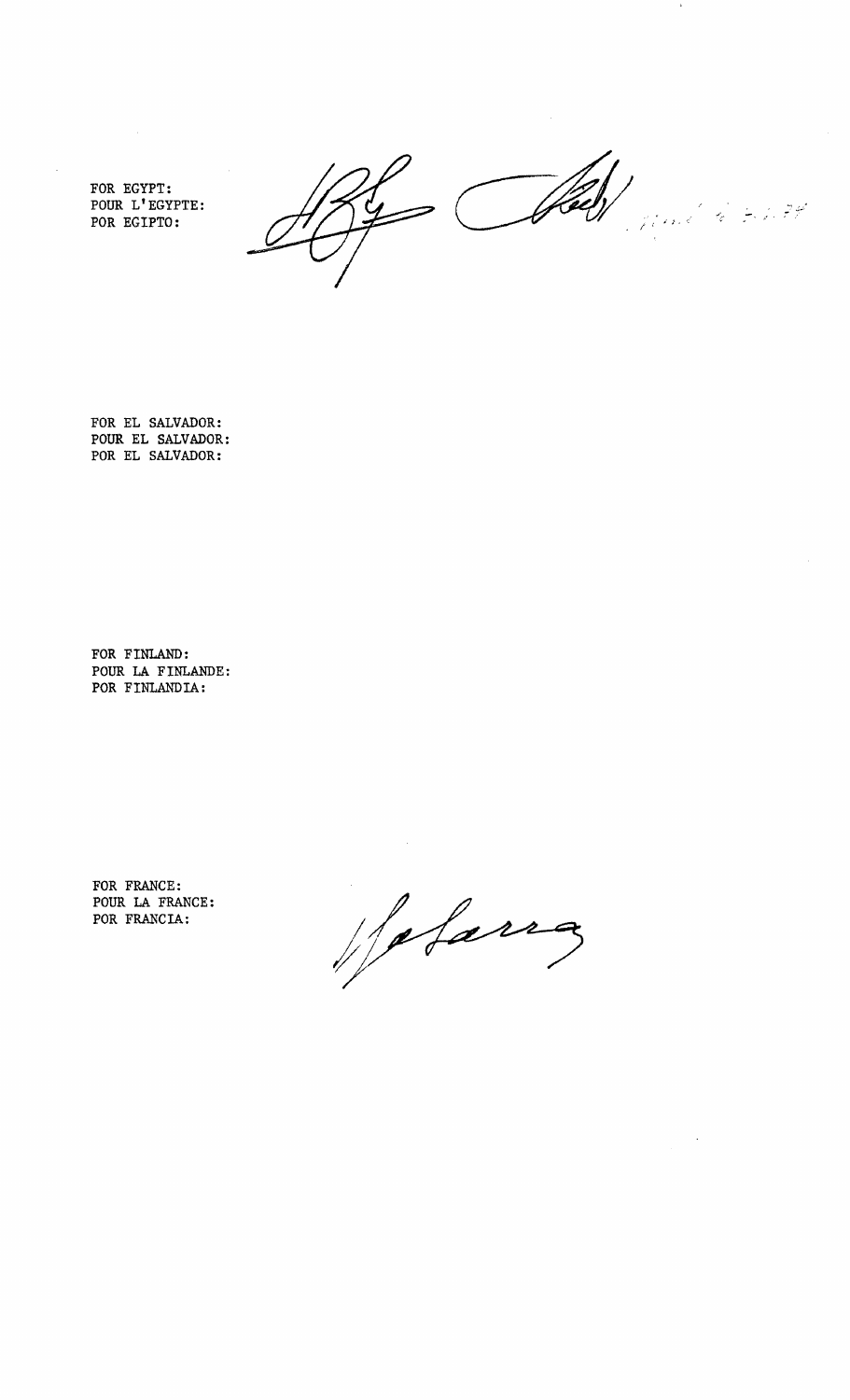FOR THE GERMAN DEMOCRATIC REPUBLIC: POUR LA REPUBLIQUE DEMOCRATIQUE ALLEMANDE: POR LA REPUBLICA DEMOCRATICA ALEMANA:

FOR THE FEDERAL REPUBLIC OF GERMANY: POUR LA REPUBLIQUE FEDERALE D'ALLEMAGNE: POR LA REPUBLICA FEDERAL DE ALEMANIA:

 $\mathcal{A}_\mathrm{c}$ 

 $\mu\ell$ 

FOR GHANA: POUR LE GHANA: POR GHANA:

 $24h$ Cemes be dehuend as soon  $16.12 \cdot 74.$ 

FOR GREECE: POUR LA GRECE: POR GRECIA: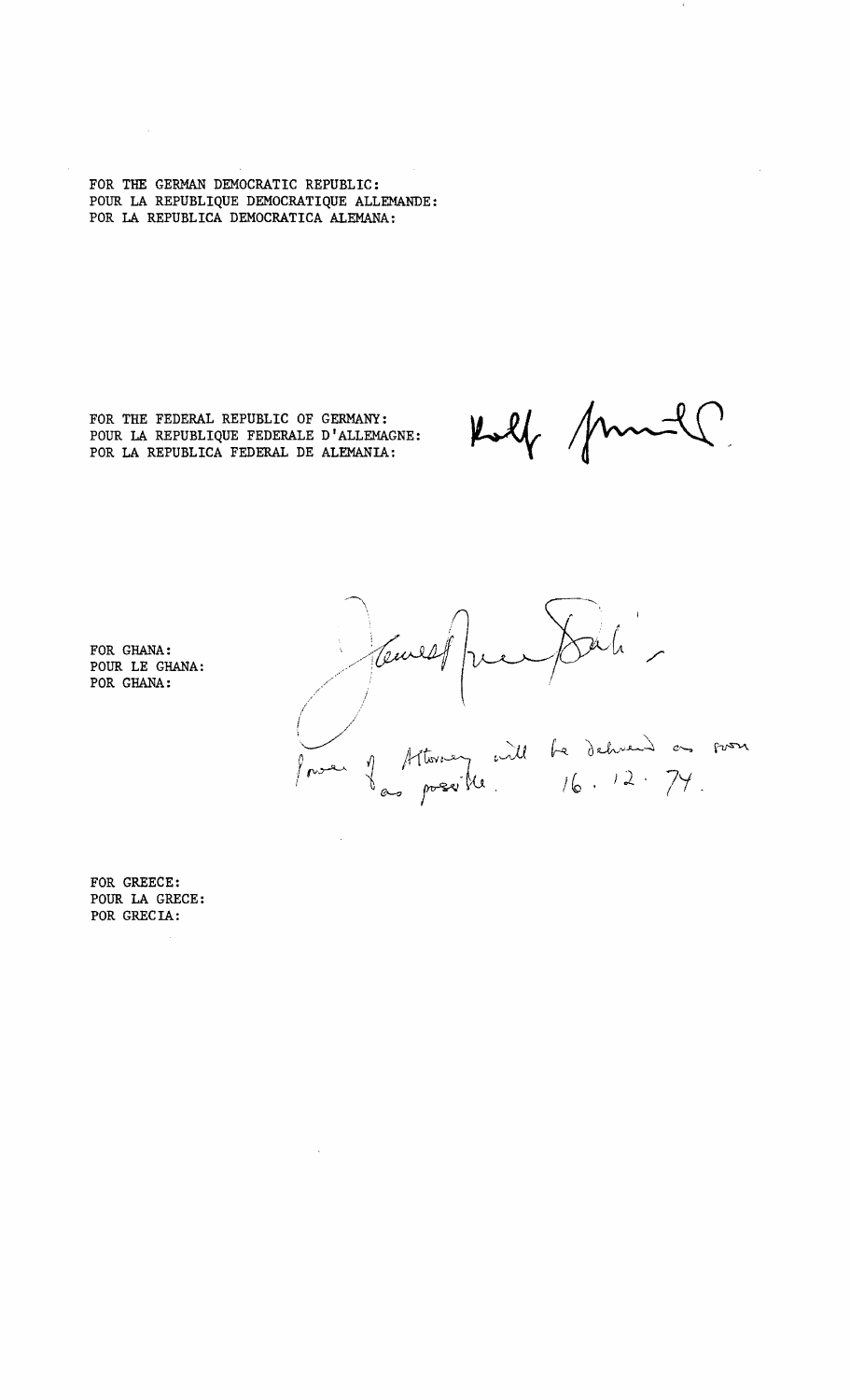FOR GUATEMALA:<br>POUR LE GUATEMALA: POR GUATEMALA:

Mensio lument

 $\ddot{\phantom{0}}$ 

FOR GUYANA: POUR LA GUYANE: POR GUYANA:

FOR HONDURAS: POUR LE HONDURAS: POR HONDURAS:

FOR INDIA: POUR L' INDE: POR LA INDIA:

avian singh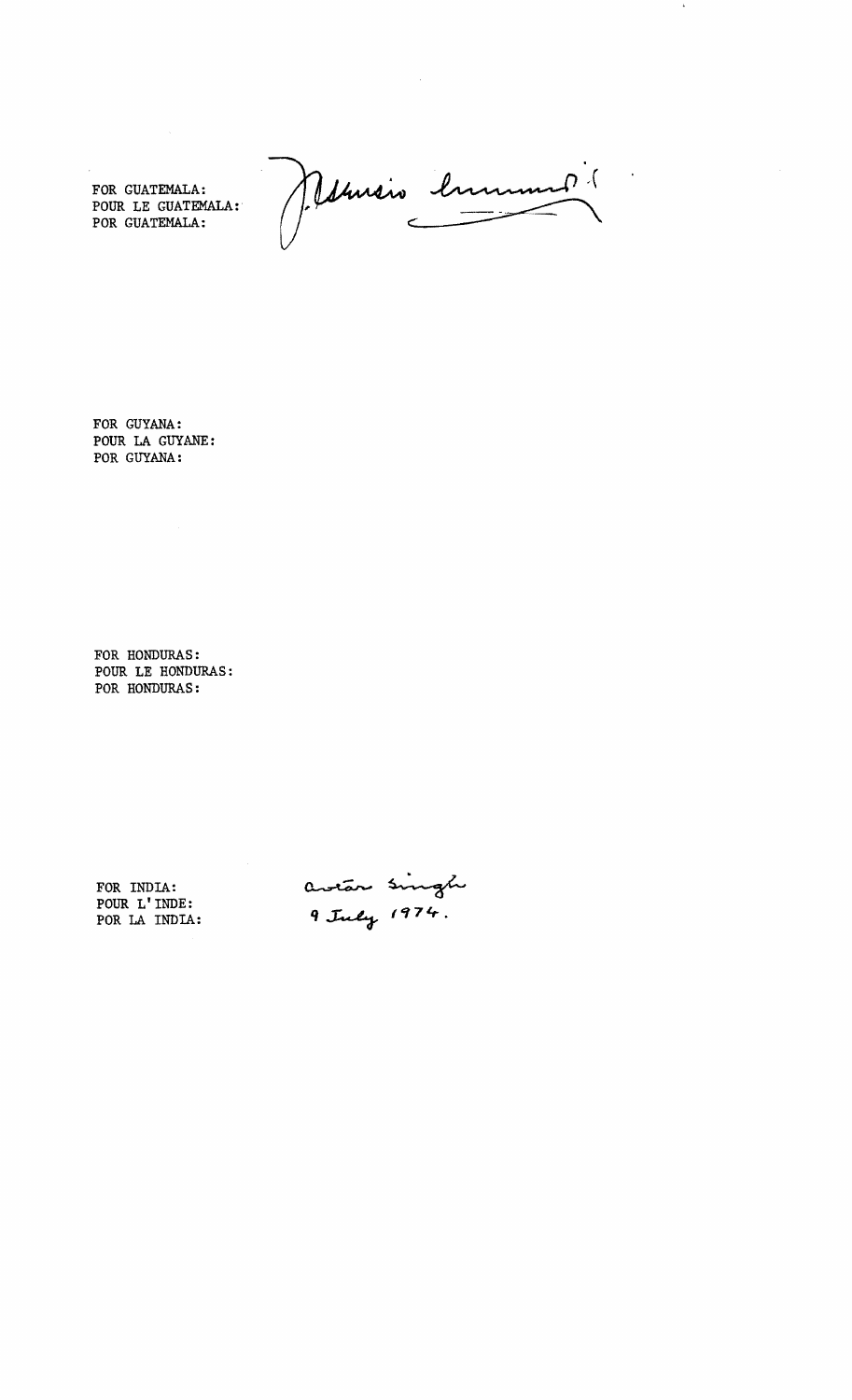FOR INDONESIA: POUR L' INDONESIE: POR INDONESIA:

 $\frac{1}{2}$ 

 $\mathcal{A}$ 

FOR IRAN: POUR L' IRAN: POR EL IRAN:

se bouclé

FOR ISRAEL: POUR ISRAEL: POR ISRAEL:

March 5, 1973

 $\bullet$ 

FOR ITALY: POUR L'ITALIE: POR ITALIA:

V. Il Benedicts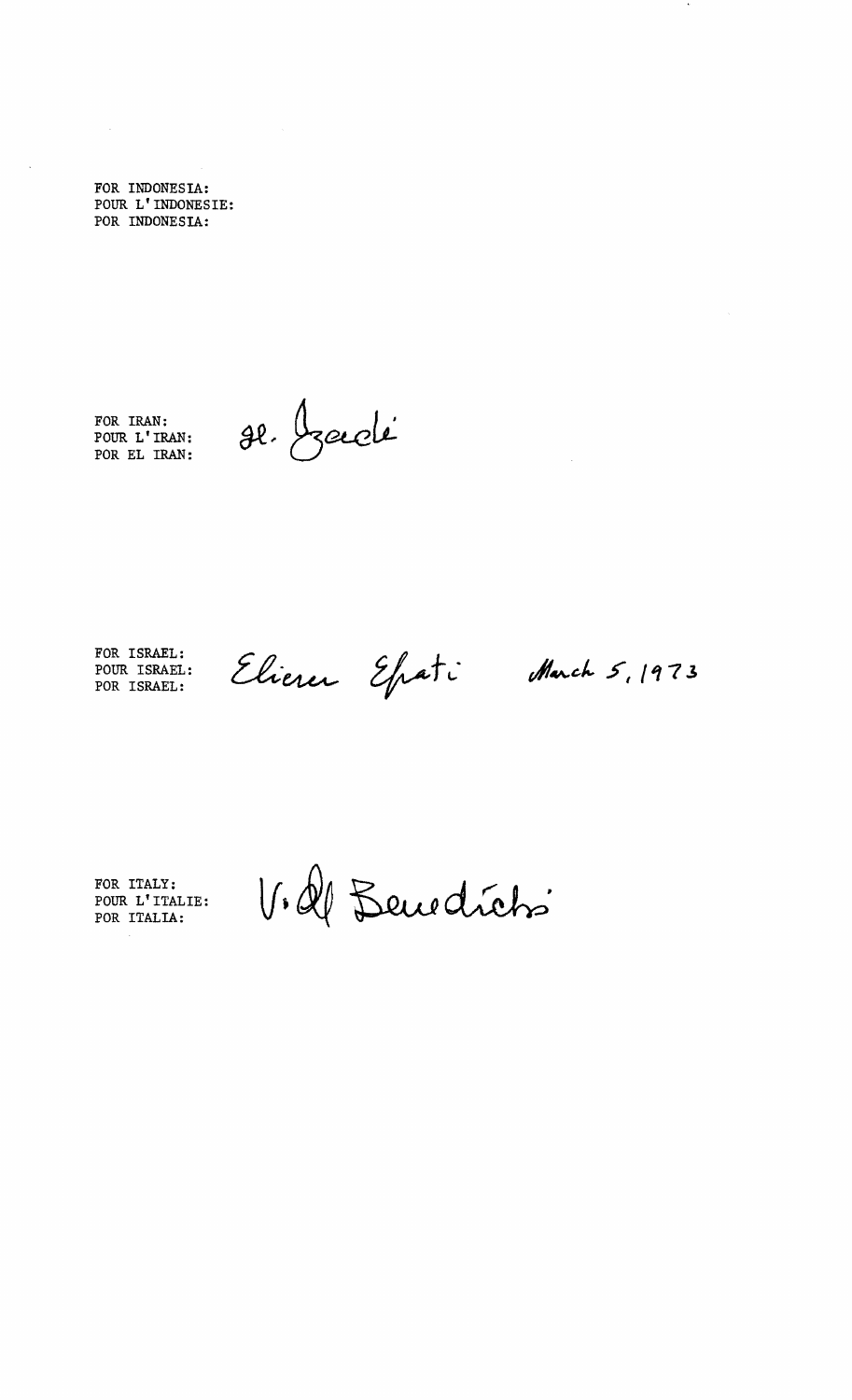FOR JAPAN: POUR LE JAPON: POR EL JAPON:

Nobuhiko *Uhiba*<br>3<sup>6 h</sup> April, 1973.

FOR JORDAN: POUR lA JORDANIE: POR JORDANIA:

FOR KENYA: POUR LE KENYA: POR KENIA:

 $30<sup>24</sup>$  $i$  $\sqrt{q}$ 

FOR THE KHMER REPUBLIC: POUR lA REPUBLIQUE KHMERE: POR lA REPUBLICA KHMER:

Jaroft<br>J Dicembre 473.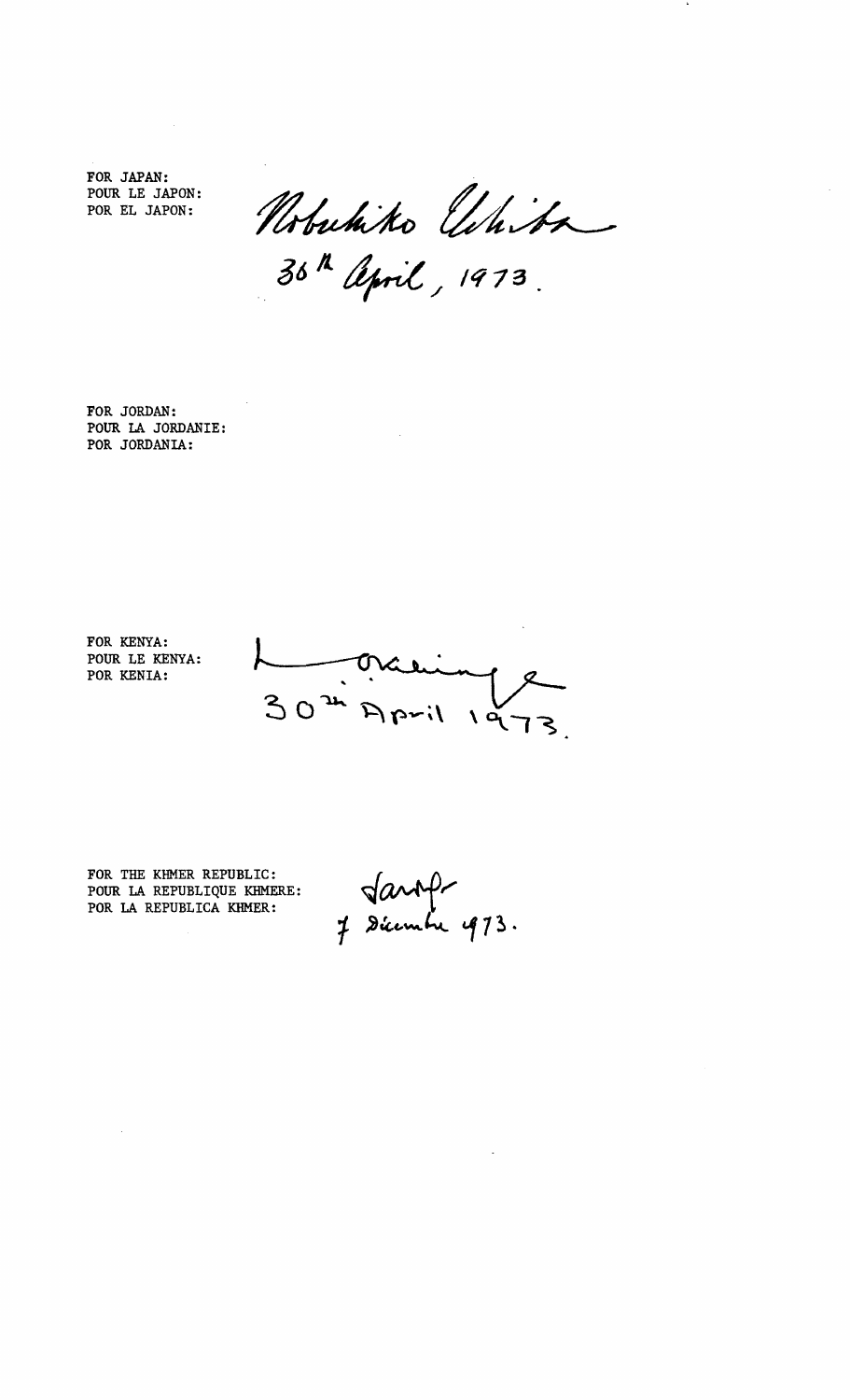FOR THE REPUBLIC OF KOREA: POUR LA REPUBLIQUE DE COREE: POR LA REPUBLICA DE COREA:

 $\mathcal{L}^{\text{max}}_{\text{max}}$ 

 $\mathcal{A}$ 

FOR LEBANON: POUR LE LIBAN: POR EL LIBANO:

 $\mathcal{L}^{\mathcal{L}}$ 

FOR LUXEMBOURG: POUR LE LUXEMBOURG: POR LUXEMBURGO:

Jean Wagner

 $M12a$   $hq$ 

 $\sim 10^{-10}$ 

FOR THE MALAGASY REPUBLIC: POUR LA REPUBLIQUE MALGACHE: POR LA REPUBLICA MALGACHE;

april 4th 1973

 $\sim$ 

 $\bullet$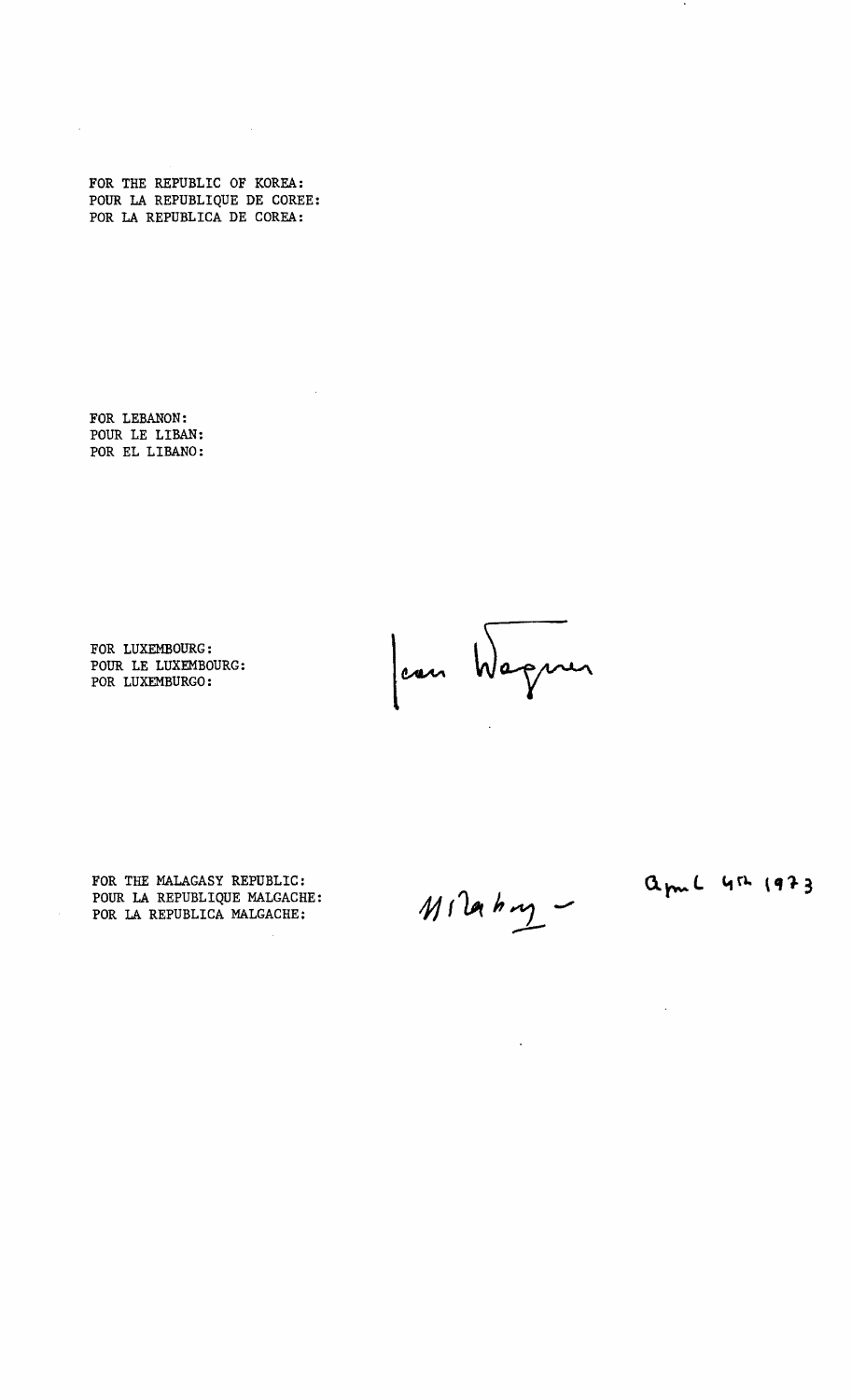FOR MALAWI: POUR LE MALAWI: POR MALAWI:

FOR MAURITIUS: POUR L'ILE MAURICE: POR MAURICIO:

al Company G D

 $\bullet$ 

FOR MEXICO: POUR LE MEXIQUE: POR MEXICO:

FOR MONGOLIA: POUR LA MONGOLIE: POR MONGOLIA: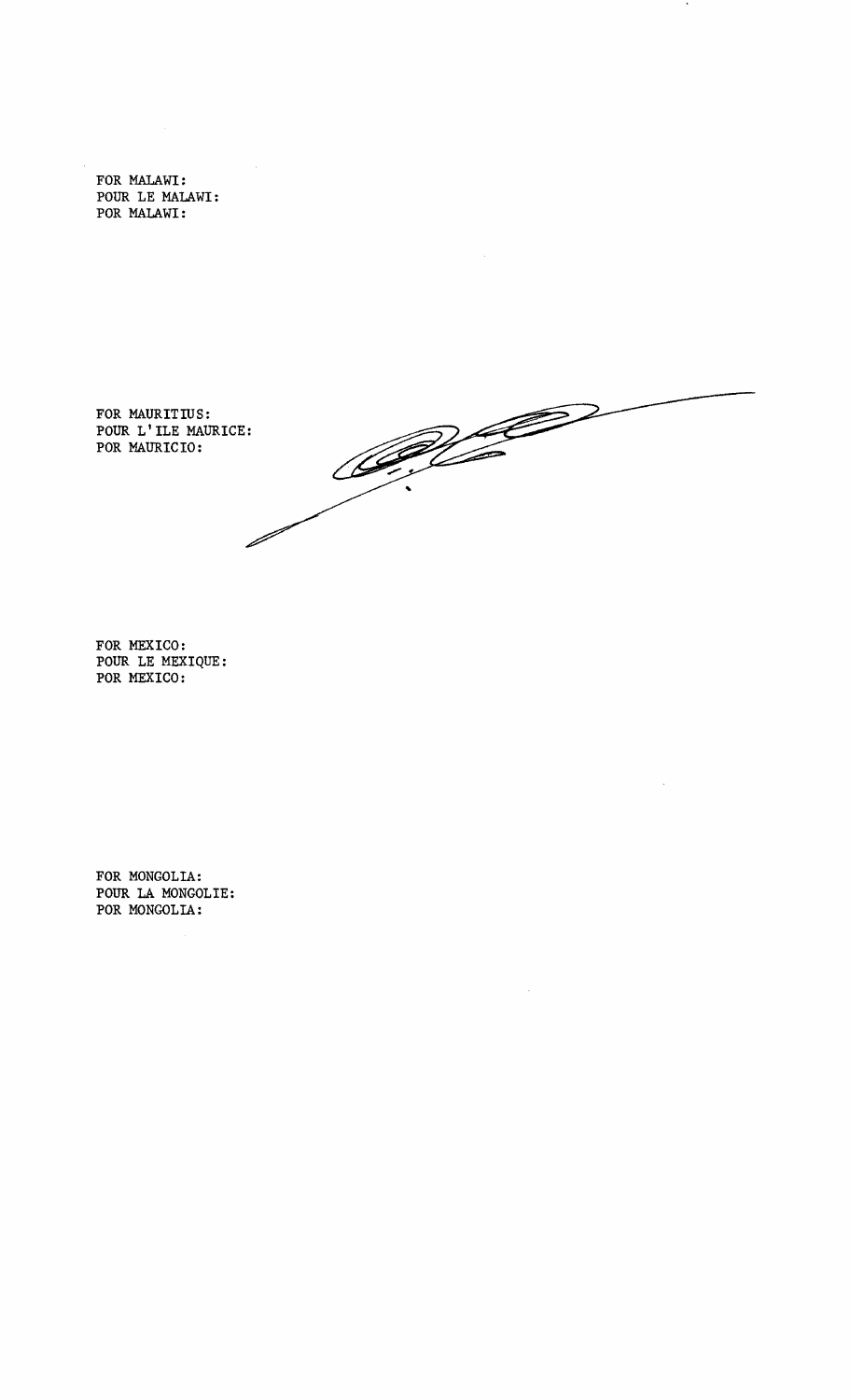FOR MOROCCO:<br>POUR LE MAROC:<br>POUR LE MAROC:

POUR LE MAROC: POR MARRUECOS:

 $\hat{\mathcal{L}}$ 

FOR THE KINGDOM OF THE NETHERLANDS: POUR LE ROYAUME DES PAYS-BAS: POR EL REINO DE LOS PAISES BAJOS:

*30-***lf***-1f* 

FOR NIGER: POUR LE NIGER: POR EL NIGER:

 $5.3.73$ .

 $\hat{\mathcal{A}}$ 

POUR LE NIGERIA: POR NIGERIA:

 $\sim$ 

FOR NIGERIA:  $\mathbb{R} \rightarrow$  **11.**  $\lambda$ . 7 $\mu$ .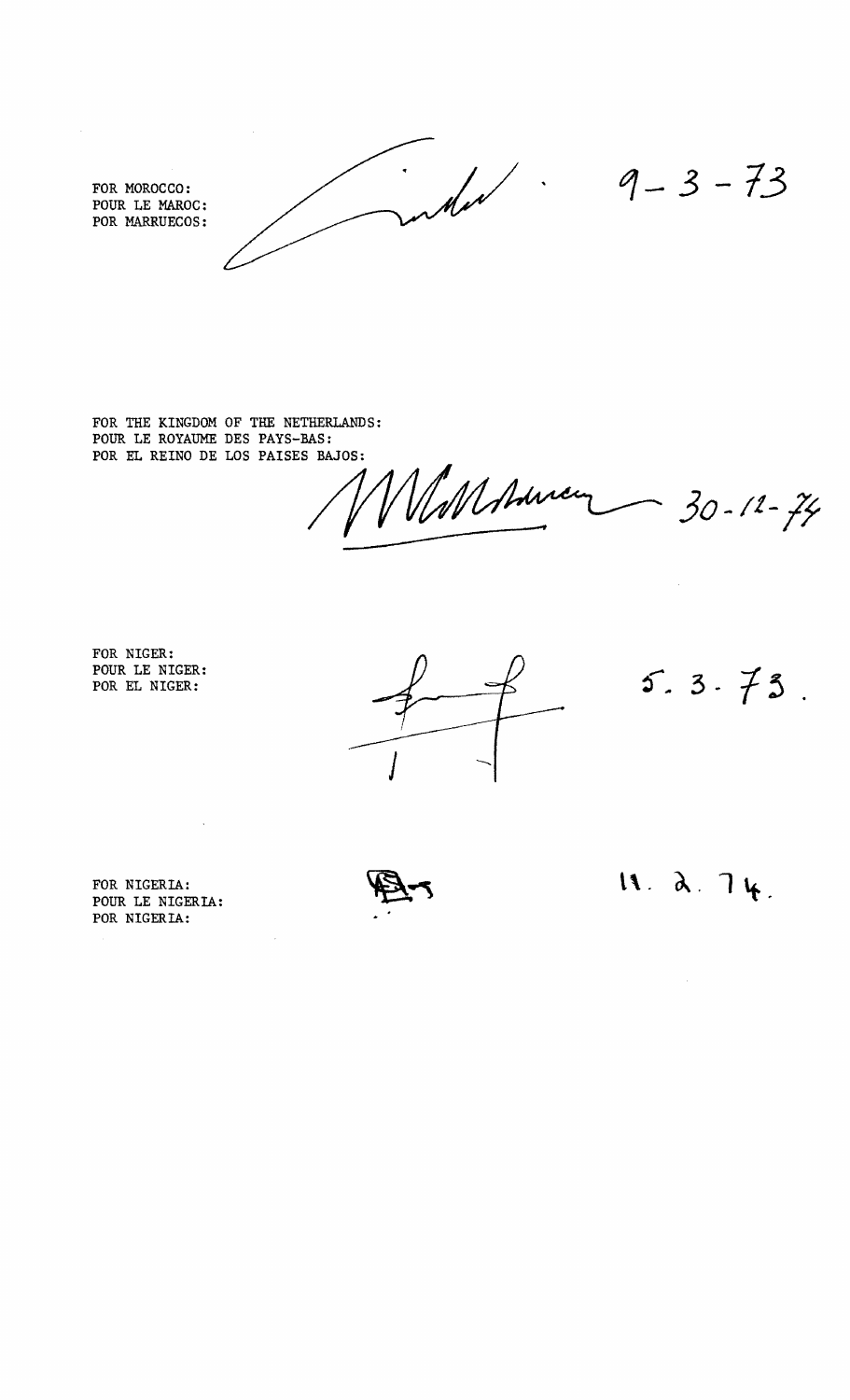FOR PAKISTAN: POUR LE PAKISTAN: POR EL PAKISTAN:

 $\mathcal{A}$ 

FOR PANAMA: POUR LE PANAMA: POR PANAMA:

(sujeté ratificación y declaración)

FOR PARAGUAY POUR LE PARAGUAY POR EL PARAGUAY



FOR PERU: POUR LE PEROU: POR EL PERU:

30 de 1) insurant de 1974 muichobo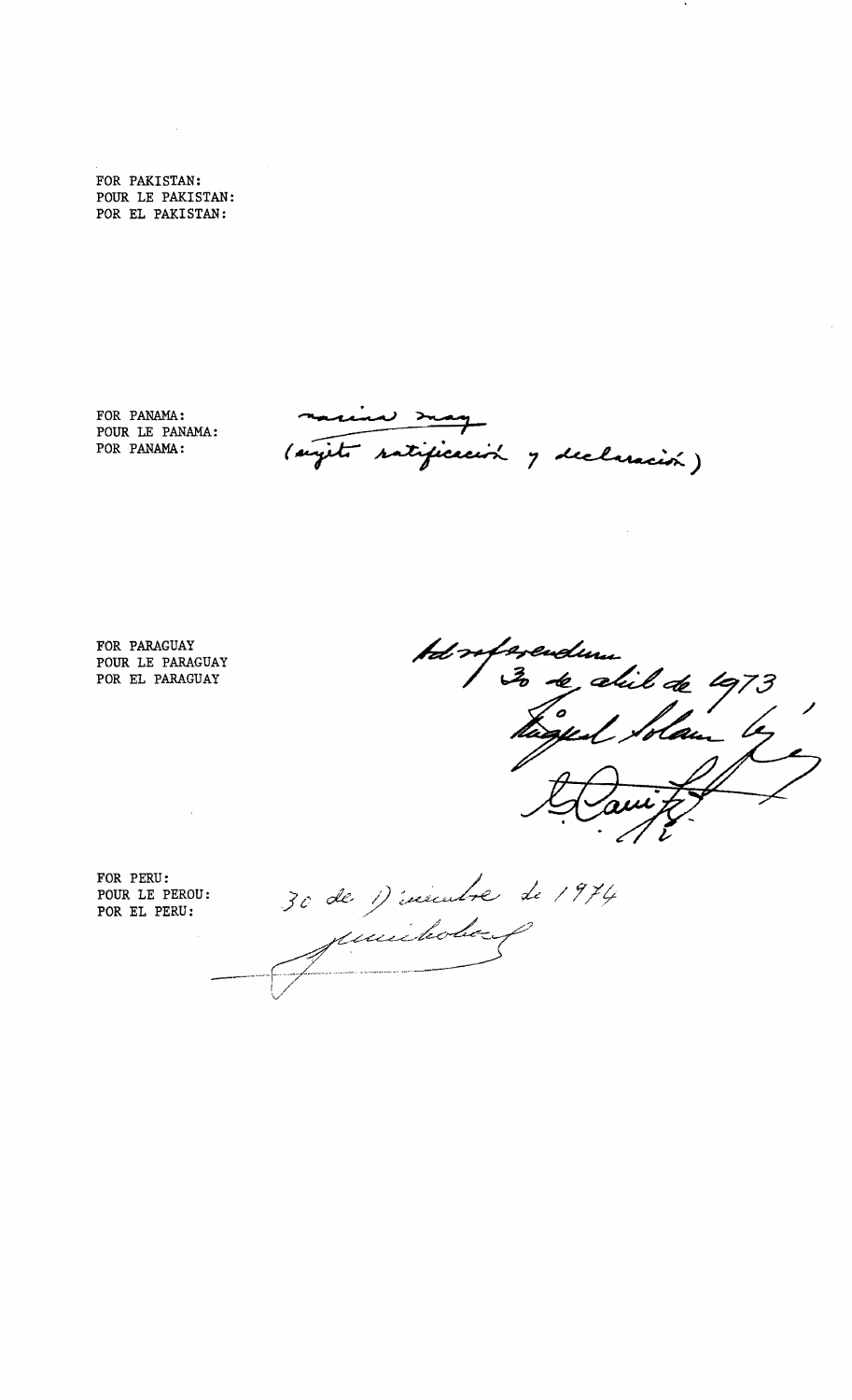FOR THE PHILIPPINES: POUR LES PHILIPPINES: POR FILIPINAS:

 $\mathcal{L}$ 

 $\overline{\mathcal{L}}$  $\overline{\mathcal{L}}$ aquelles

FOR POLAND POUR LA POLOGNE: POR POLONIA:

8.10.1973

FOR PORTUGAL: POUR LE PORTUGAL: POR PORTUGAL:



FOR RWANDA: POUR LE RWANDA: POR RWANDA:

 $\mathcal{L}$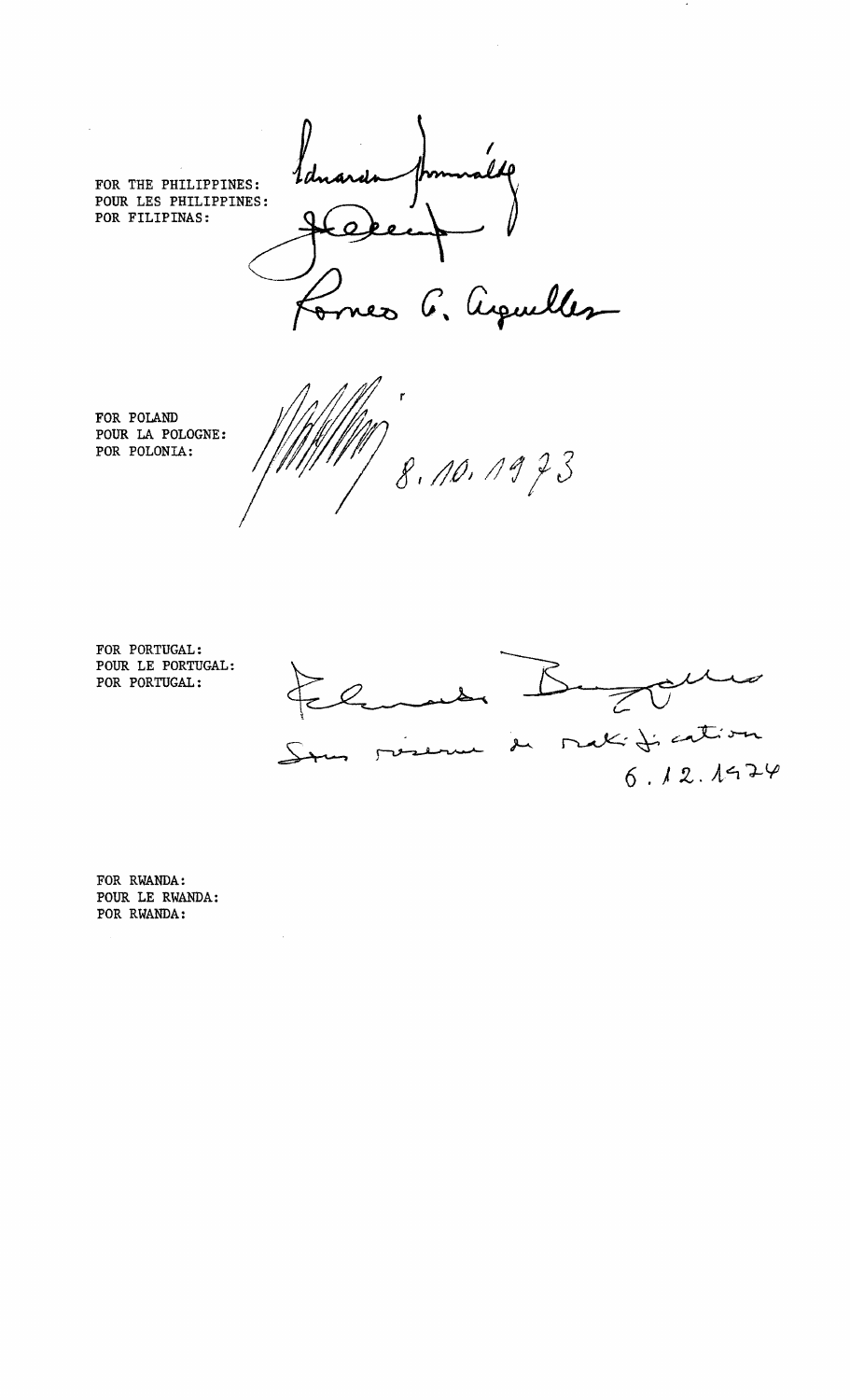FOR SENEGAL: POUR LE SENEGAL: POR EL SENEGAL:

 $\sim 10^7$ 

 $\bar{\mathcal{A}}$ 

FOR SIERRA LEONE: POUR LA SIERRA LEONE: POR SIERRA LEONA:

FOR SOUTH AFRICA: POUR L'AFRIQUE DE SUD: POR SUDAFRICA:

S. J. Porni.

 $\mathcal{A}_\mathrm{a}$ 

 $\ddot{\phantom{1}}$ 

 $\hat{\boldsymbol{\beta}}$ 

 $\bar{\mathcal{A}}$ 

 $\bar{\bar{z}}$ 

FOR SPAIN: POUR L'ESPAGNE: POR ESPANA:

 $\ddot{\phantom{a}}$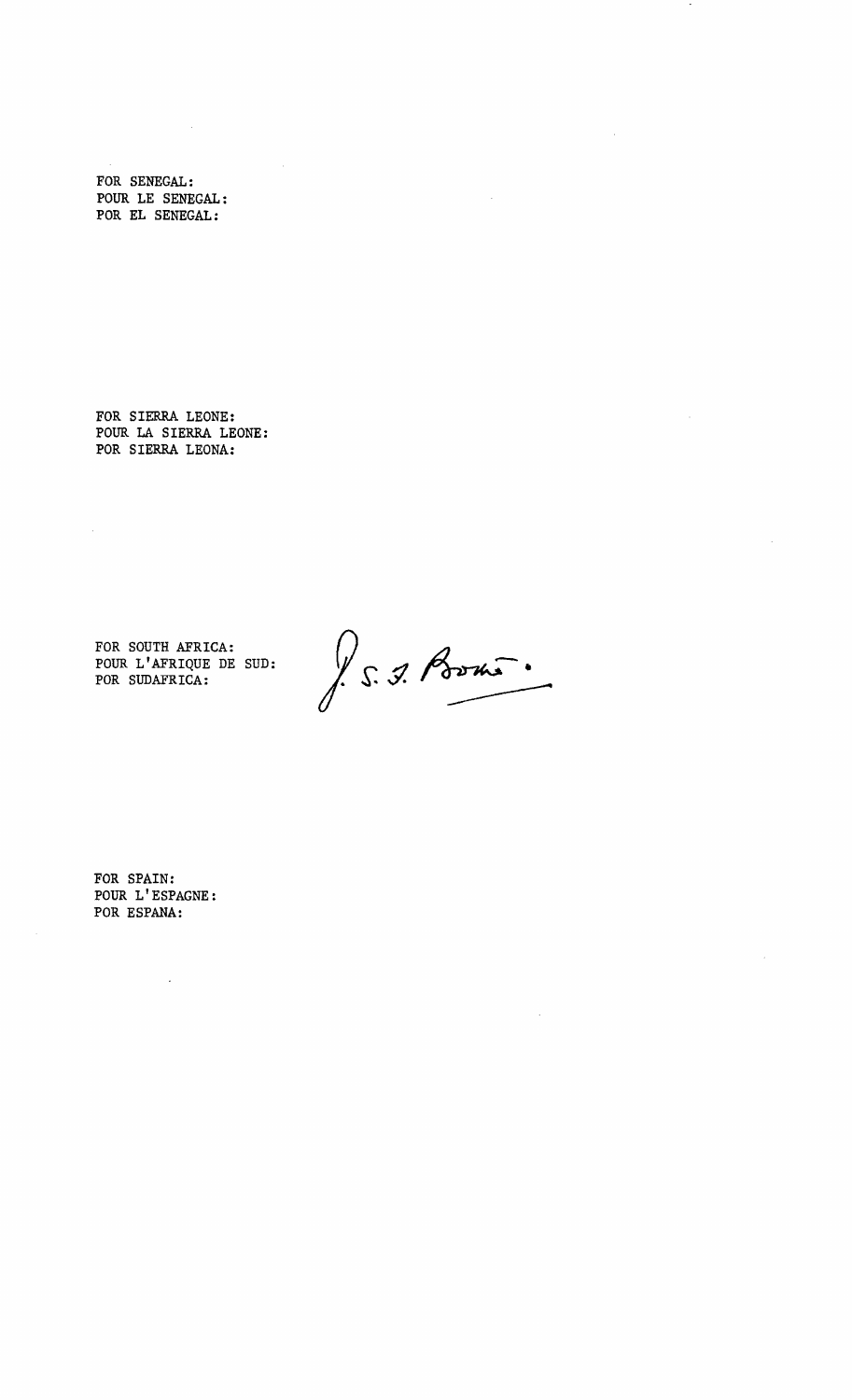FOR THE SUDAN: POUR LE SOUDAN: POR EL SUDAN:

 $\mathcal{L}_{\text{eff}}$ 

 $\bar{z}$ 

alhood

27B April, 1973

 $\bullet$ 

FOR SWAZILAND: POUR LE SWAZILAND: POR SWAZILANDIA:

FOR SWEDEN: POUR LA SUEDE: POR SUECIA:

lois leages

 $A$ pril 3, 1973.

 $\label{eq:2.1} \frac{1}{\sqrt{2\pi}}\sum_{i=1}^n\frac{1}{\sqrt{2\pi}}\sum_{i=1}^n\frac{1}{\sqrt{2\pi}}\sum_{i=1}^n\frac{1}{\sqrt{2\pi}}\sum_{i=1}^n\frac{1}{\sqrt{2\pi}}\sum_{i=1}^n\frac{1}{\sqrt{2\pi}}\sum_{i=1}^n\frac{1}{\sqrt{2\pi}}\sum_{i=1}^n\frac{1}{\sqrt{2\pi}}\sum_{i=1}^n\frac{1}{\sqrt{2\pi}}\sum_{i=1}^n\frac{1}{\sqrt{2\pi}}\sum_{i=1}^n\$ 

FOR SWITZERLAND: POUR LA SUISSE: POR SUIZA:

 $\mathcal{L}(\mathcal{L}^{\text{max}})$  and  $\mathcal{L}(\mathcal{L}^{\text{max}})$ 

Flamp

April 2. 1973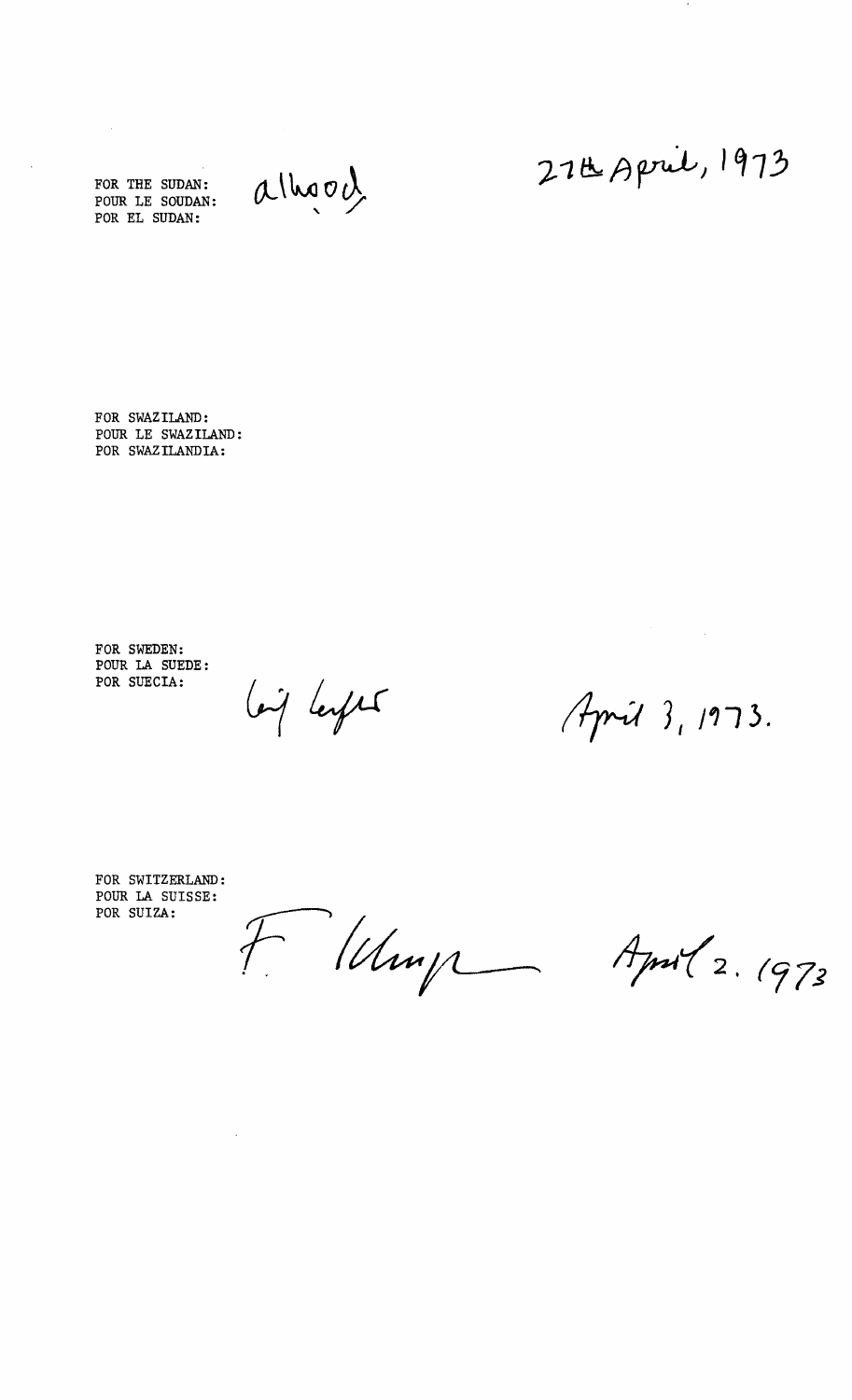FOR TANZANIA: POUR LA TANZANIE: POR TANZANIA:

305 April, 1973

FOR THAILAND: POUR LA THAILANDE: POR TAILANDIA:

 $\bar{z}$ 

Thranon Premoastin.

 $\hat{\mathcal{L}}$ 

 $\bar{\mathcal{A}}$ 

FOR TOGO: POUR LE TOGO: POR EL TOGO:

 $3.7.73$ 

FOR TUNISIA: POUR LA TUNISIE: POR TUNEZ;

Suitet

 $3 - 21 - 73$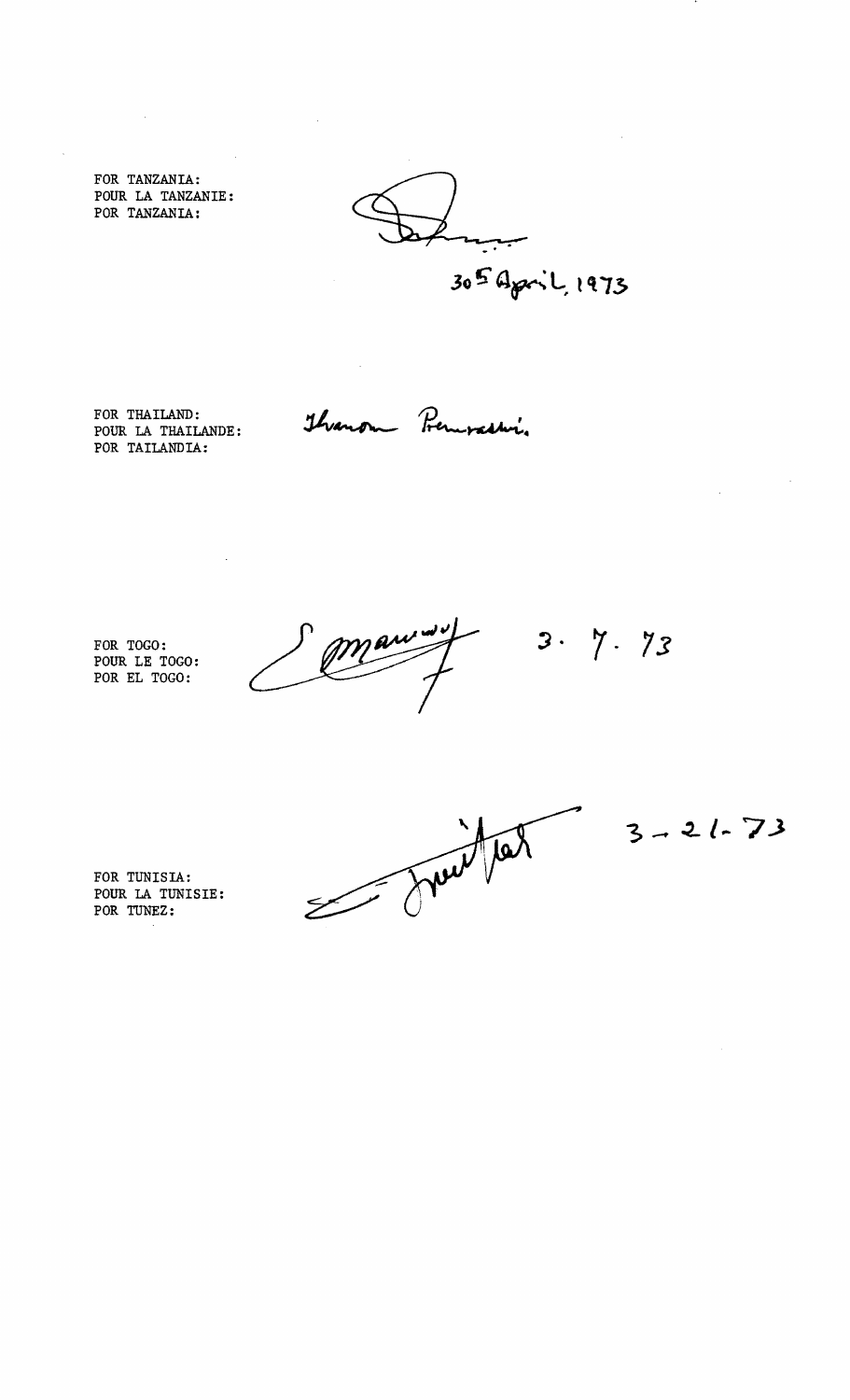FOR TURKEY: POUR LA TURQUIE: POR TURQUIA:

FOR THE UNITED KINGDOM OF GREAT BRITAIN AND NORTHERN IRELAND: POUR LE ROYAUME-UNI DE GRANDE-BRETAGNE ET D'IRLANDE DU NORD: POR EL REINO UNIDO DE GRAN BRETANA E IRLANDA DEL NORTE:

FOR THE UNITED STATES OF AMERICA: POUR LES ETATS-UNIS D'AMERIQUE: POR LOS ESTADOS UNIDOS DE AMERICA:

new & Train

FOR THE UNION OF SOVIET SOCIALIST REPUBLICS: POUR L'UNION DES REPUBLIQUES SOCIALISTES SOVIETIQUES: POR LA UNION DE REPUBLICAS SOCIALISTAS SOVIETICAS:

S. Sepacunoly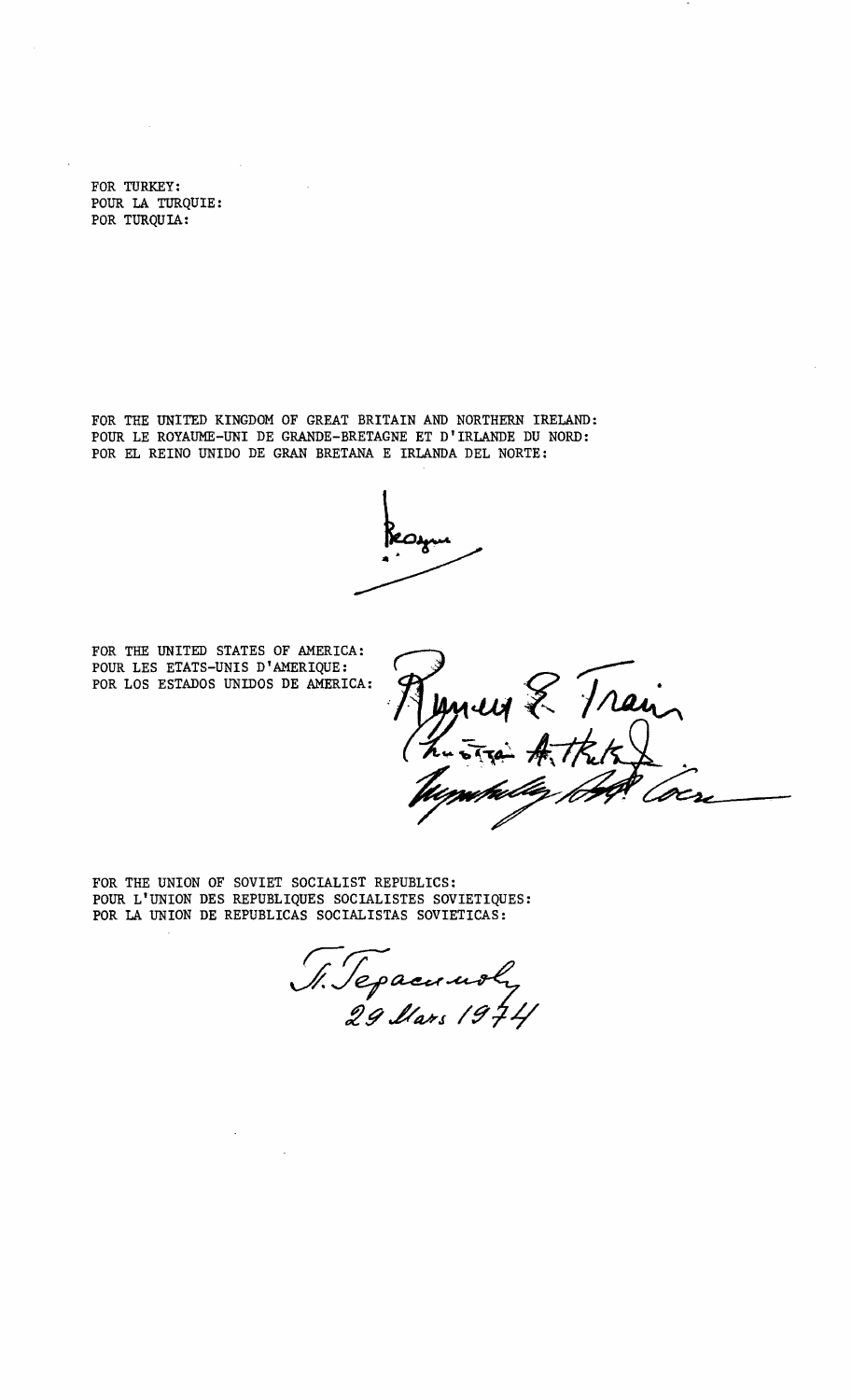FOR THE UPPER VOLTA: POUR LA HAUTE-VOLTA: POR EL ALTO VOLTA:

 $\overline{\phantom{a}}$ 

FOR VENEZUELA: POUR LE VENEZUELA: POR VENEZUELA:

mento fuddive)

FOR THE REPUBLIC OF VIET-NAM POUR LA REPUBLIQUE DU VIET-NAM: POR LA REPUBLICA DE VIET-NAM:

le plus

FOR ZAMBIA: POUR LA ZAMBIE: POR ZAMBIA: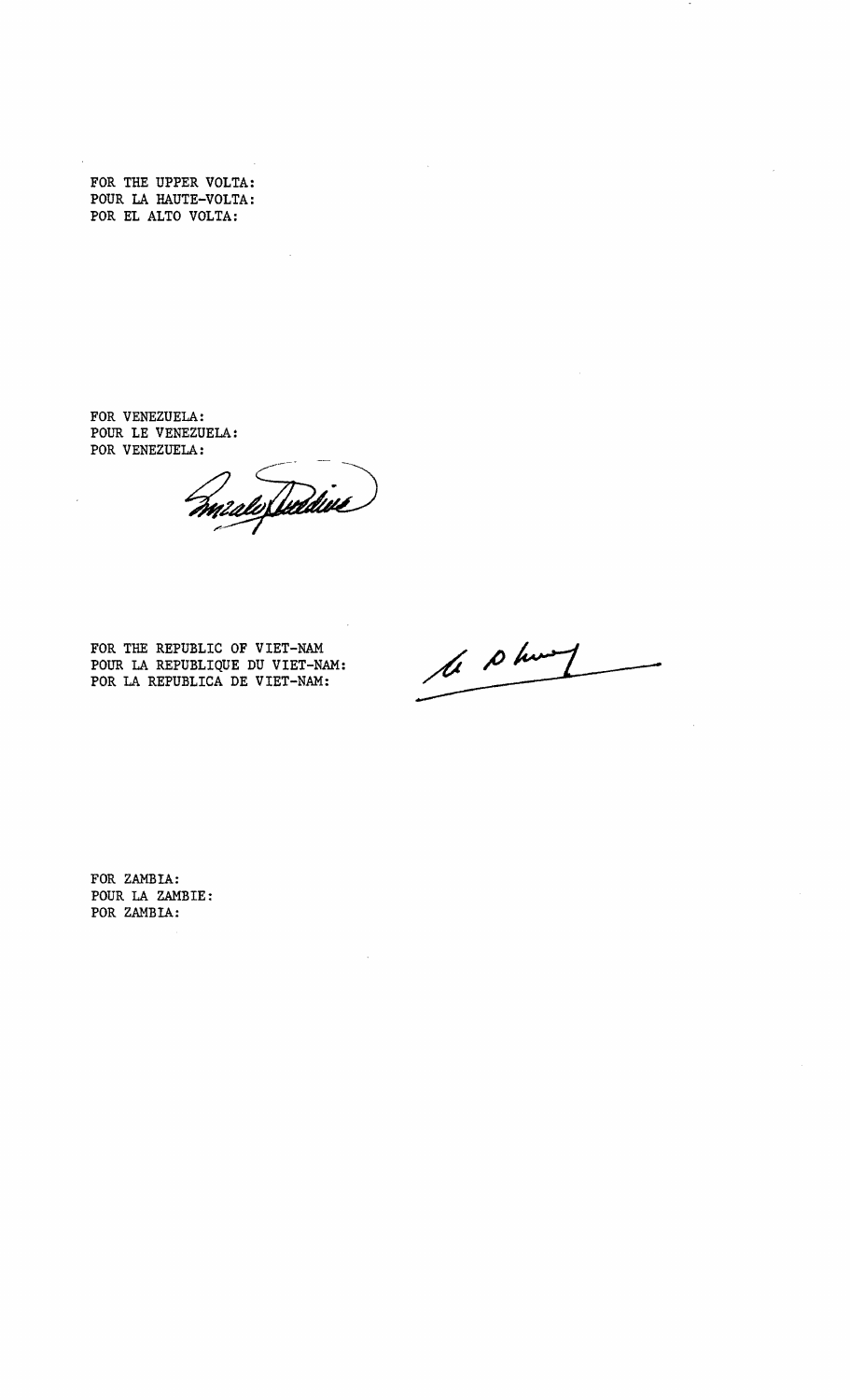

FOR THE REPUBLIC OF CHINA: POUR LA REPUBLIQUE DE CHINE: POR LA REPUBLICA DE CHINA:

POUR L'URUGUAY :

Toaquis batant. -

 $\frac{a+4}{a}$ 

POUR LE KOWEIT:

thousand 1974.

POUR LE LESOTHO :



POUR LE CHILI :